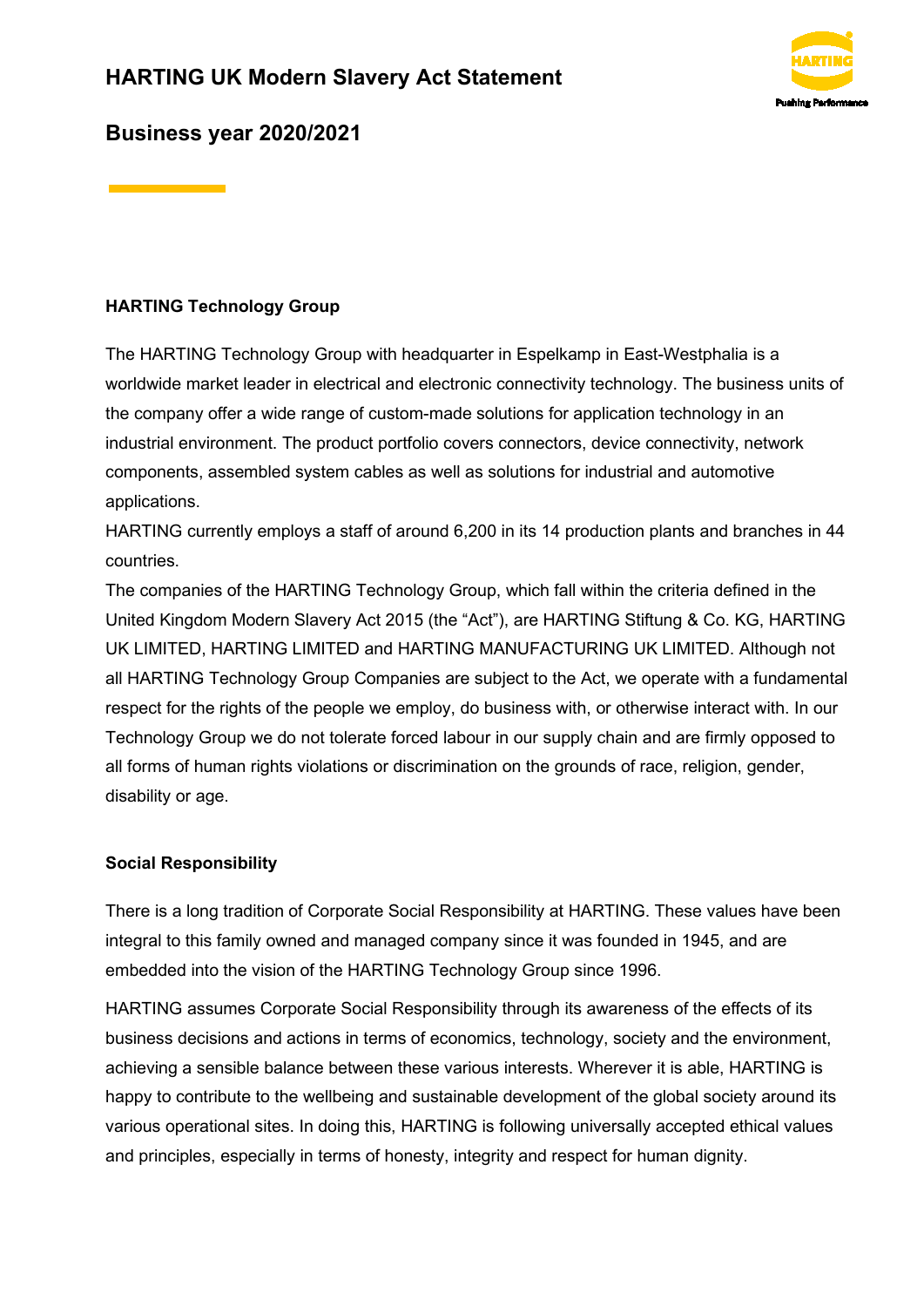# **HARTING UK Modern Slavery Act Statement**



### **Business year 2020/2021**

These principles are in line with the Code of Conduct of Zentralverband der Elektrotechnik- und Elektronikindustrie e.V. (ZVEI - German Electrical and Electronic Manufacturers' Association), which sets out the principles for socially responsible corporate conduct and is based on ISO 26000. Furthermore, HARTING is committed to make every appropriate and reasonable effort to implement and to apply the principles and values described in this Code of Conduct both now and in the future in the whole Technology Group.

#### **Certified CSR-Management System**

In assuming its Corporate Social Responsibility, HARTING is adhering to ISO 26000 – Guidance Standard on Social Responsibility – and has a certified CSR Management System in place at its companies HARTING Deutschland GmbH & Co. KG, HARTING Electric GmbH & Co. KG, HARTING Electronics GmbH and HARTING Stiftung & Co. KG. The company-wide CSR Management System was introduced on the basis of ISO 26000.

#### **Training of our employees**

Training on the UK Modern Slavery Act, compliance and CSR is an integral part of our training program. We have updated the training courses on the UK Modern Slavery Act for our offices in the UK and incorporated them into the training program. We expect our employees to comply with the Code of Conduct and our internal policies on the subject. Our managers play an important role in this acting as role models.

#### **Supply chain**

HARTING relies on a trusting and long-term partnership in the supply chain. For us, partnership also means that our suppliers share the same values with us. We therefore expect our suppliers to comply with the ban on modern forced and slave labour. The supplier can recognise and prove this in its own code, an international standard such as the UN Global Compact, the UN Guiding Principles for Business and Human Rights and the OECD Guidelines for Multinational Enterprises, the UK Modern Slavery Act or our industry codex, the ZVEI Code of Conduct.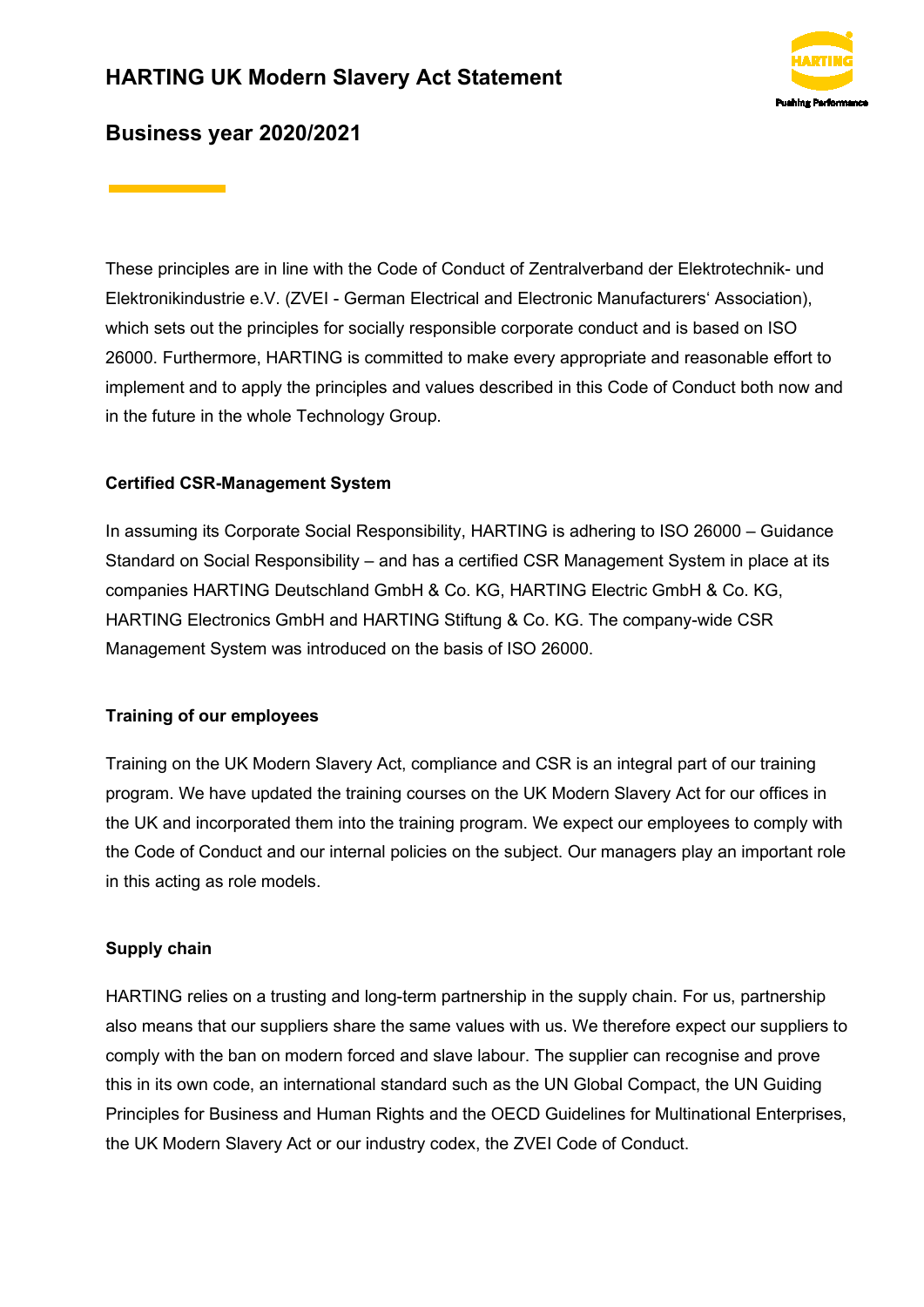# **HARTING UK Modern Slavery Act Statement**



### **Business year 2020/2021**

Especially in the context of supplier qualifications and quality audits of our suppliers, aspects of environmental and occupational safety as well as the perception of social responsibility are important criteria for a partnership.

#### **Whistleblower System**

Trust, partnership and integrity are lived in our company and represent an integral part of our vision. Nevertheless, a new EU directive now requires companies to introduce a so-called whistleblower system - and this is also the case for the HARTING Technology Group. Consequently, as from 6 December 2021, the HARTING Compliance Line has therefore additionally gone online - initially throughout Europe.

All employees, customers, suppliers, business partners and other third parties can use this reporting portal - also anonymously - to send us information about illegal incidents or conduct on the topics mentioned in the EU Directive. These include, among others, environmental pollution, corruption, attacks and breaches of electronic information security, unauthorised disclosure, publication, etc. of confidential information or trade secrets, as well as data protection breaches and infringements. The core team of the HARTING Compliance Line will then investigate the reported incidents and process these reports in accordance with the policy; if necessary, external law firms will be consulted for processing. All existing reporting options remain in place.

The HARTING Compliance Line can be accessed via the Internet on the HARTING.com website or via the website of the respective national company.